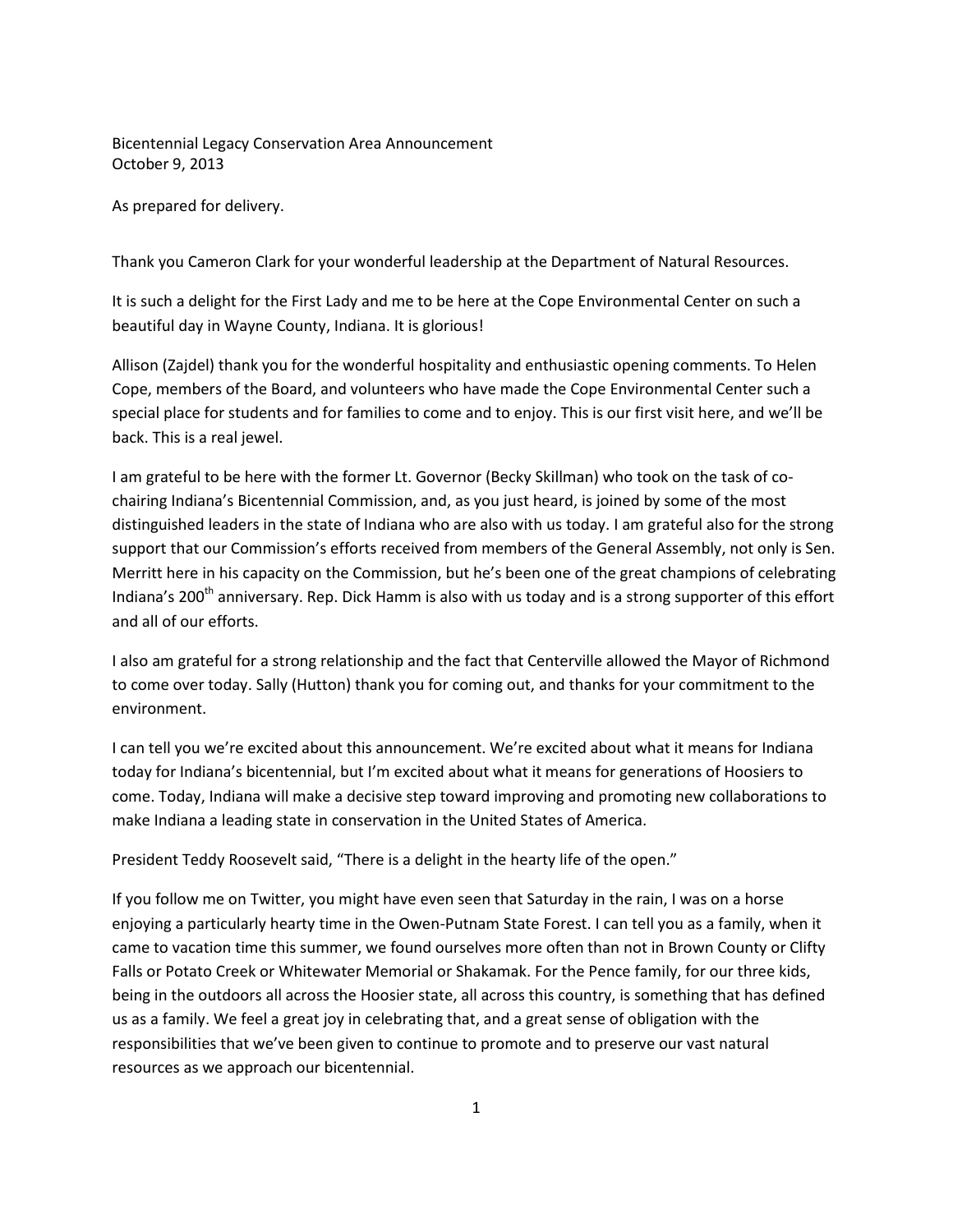In 1916, our State Park System was created to celebrate Indiana's centennial and showcase the Hoosier state's natural beauty. Today, nearly 100 years later, in preparation for Indiana's bicentennial, we gather to announce a new state designation that will focus on large landscape, non-traditional land conservation—I'm pleased to announce the Bicentennial Legacy Conservation Area, beginning right here at the Cope Environmental Center.

This is a public-private partnership with multi-disciplined resources management, requiring partnerships among some of Indiana's finest sustainability and conservation experts, including Cope Environmental Center and the Whitewater Valley Land Trust.

I understand discussions about these Conservation Areas have generated support and excitement all over the state of Indiana. I am confident this can be attributed to the volunteer support, nongovernmental organizations and to the great work and the stewardship of the Indiana Department of Natural Resources.

We're deeply committed to this project. We're focused on:

- o Enhancing the quality of life in Indiana by expanding opportunities for outdoor recreation;
- $\circ$  Increasing Indiana's appeal for people to move here, to live here and to enjoy our natural resources;
- $\circ$  Creating a significant conservation destination will also benefit tourism to the state;
- o Enhancing air and water quality in the region; and
- o Protecting habitat and providing wildlife corridors in fragmented areas of landscape.

The Bicentennial Legacy Conservation Area will begin at Cope Environmental Center to the north in Centerville and end at the southernmost point of Brookville Reservoir, which includes Whitewater Memorial State Park, where I found myself on a motorcycle this last Friday.

Keeping with the public-private partnership, this stretch of land includes high-quality nature preserves with threatened and endangered species owned and managed by Cope and Whitewater Valley, as well as Whitewater Memorial State Park and Brookville Reservoir, which are owned by the State, Army Corps and managed by the Indiana Department of Natural Resources.

I want to encourage private land owners across the state, beginning today, to renew their reflection and commitment; to consider enrolling in conservation friendly farm programs through which we can share and implement best practices, raise awareness and provide a focus to preserve Indiana's natural beauty and resources. As part of these efforts, the state will continue to cooperate with interested private landowners to protect lands through conservation easements and, when it makes sense, will help Cope and Whitewater Valley Land Trust purchase new land, which they will in turn manage.